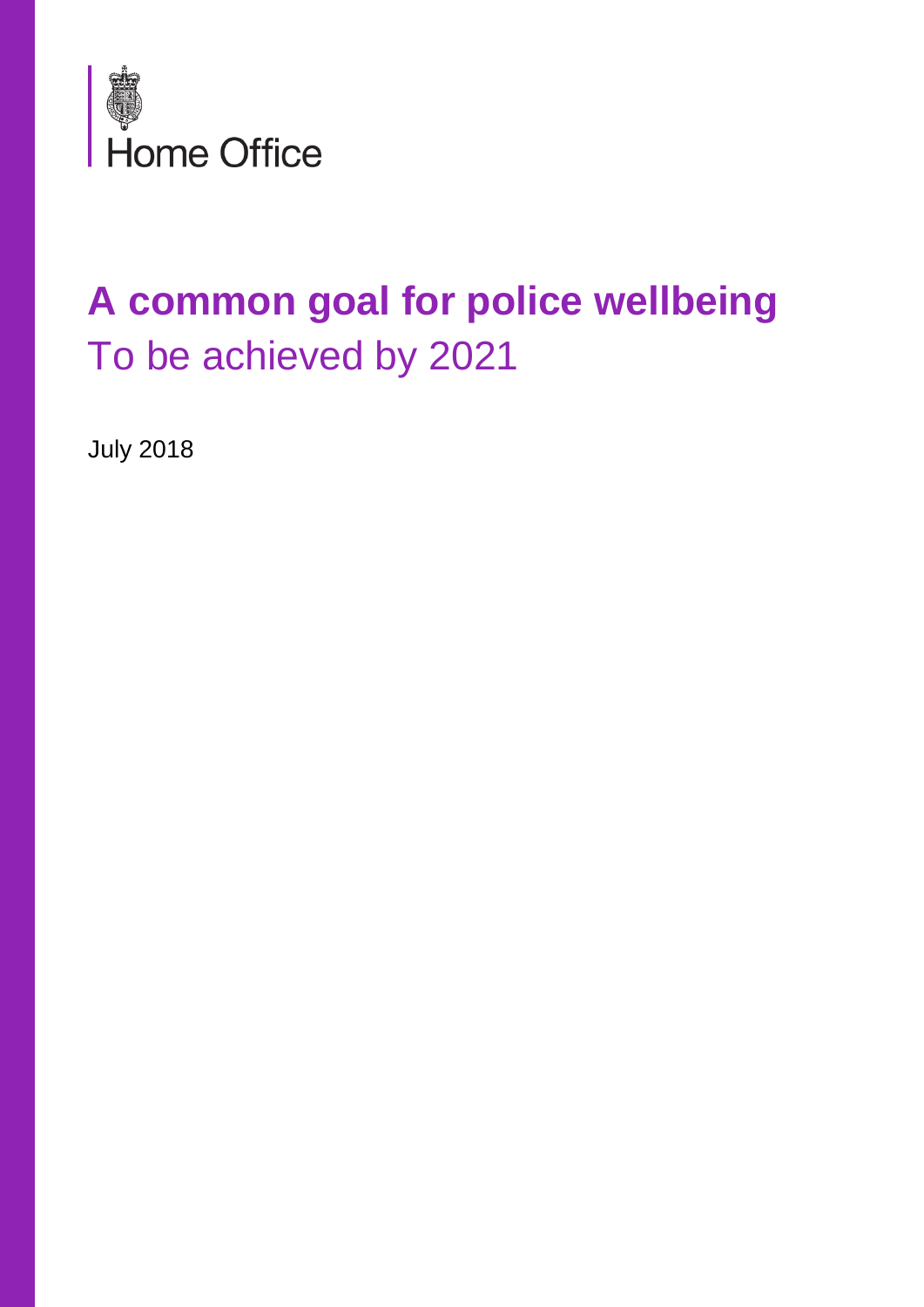

© Crown copyright [2018]

This publication is licensed under the terms of the Open Government Licence v3.0 except where otherwise stated. To view this licence, visit [nationalarchives.gov.uk/doc/open](http://nationalarchives.gov.uk/doc/open-government-licence/version/3/)[government-licence/version/3](http://nationalarchives.gov.uk/doc/open-government-licence/version/3/) or write to the Information Policy Team, The National Archives, Kew, London TW9 4DU, or email: [psi@nationalarchives.gsi.gov.uk.](mailto:psi@nationalarchives.gsi.gov.uk)

Where we have identified any third party copyright information you will need to obtain permission from the copyright holders concerned.

This publication is available at [www.gov.uk/government/publications.](http://www.gov.uk/government/publications)

Any enquiries regarding this publication should be sent to us at: Home Office, 2 Marsham Street, London, SW1P 4DF.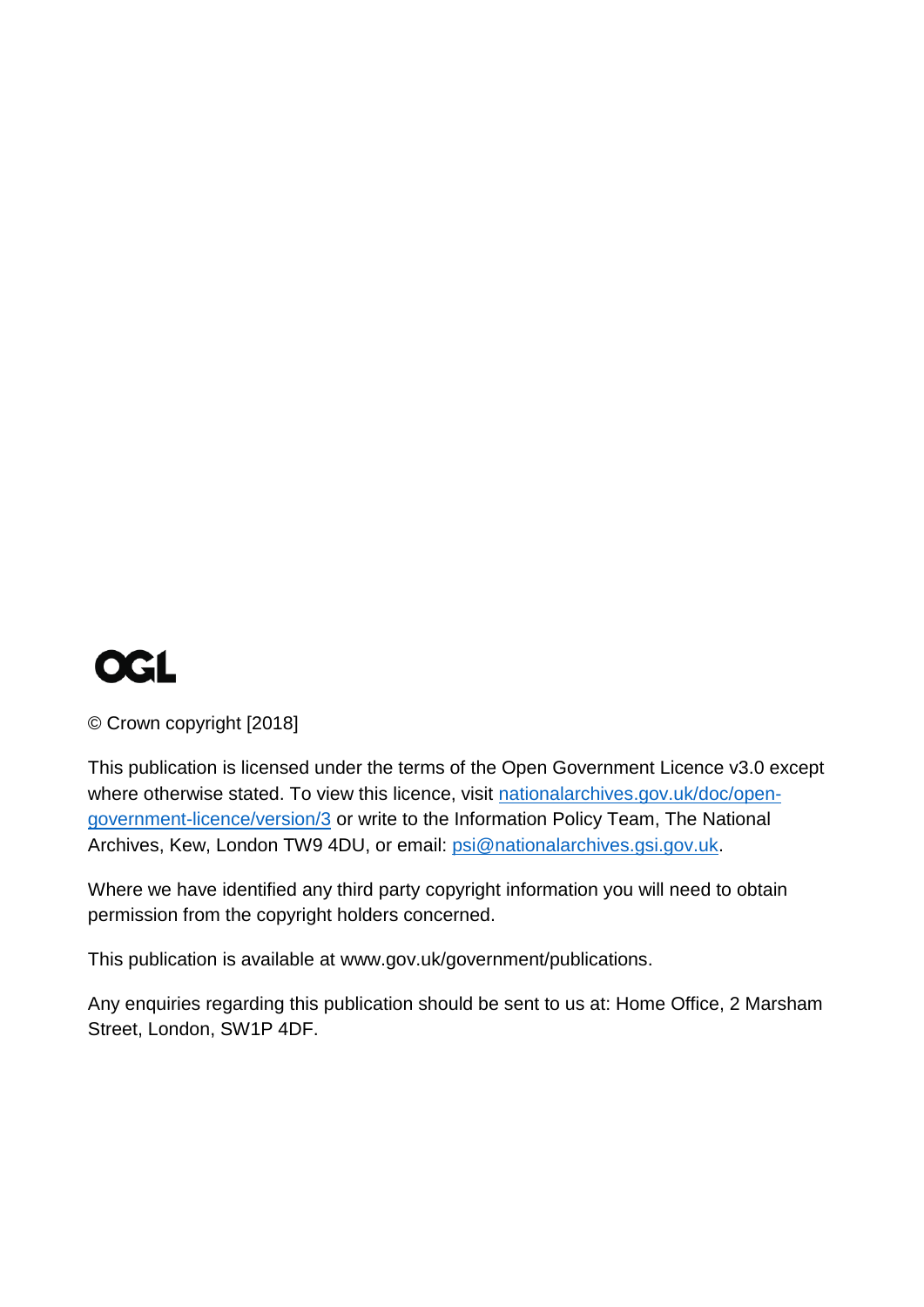## Foreword by Minister of State for Policing and the Fire Service, Rt Hon Nick Hurd MP

At the beginning of this year I hosted a roundtable discussion drawing together a range of organisations with a stake in police wellbeing. I wanted us to consider how the Government can help police chiefs in their duty to support the welfare of their officers and staff.

I heard from a range of police leaders, cross-government partners, charities and welfare providers who support the police and their families. It was clear that there is a huge amount of energy, common cause and support for making sure we are doing all we can to support the wellbeing of our police officers and staff – who play such a vital role in keeping our country safe.

A key outcome of our conversation was a need to agree a shared vision for the police wellbeing. We need to be really clear on where we want to be in the future, and begin the important work to get there. In order to demonstrate our shared drive and passion, we have agreed that we want to act quickly and have chosen a demanding timescale of 2021 to deliver on our shared goal.

I am therefore pleased to launch this goal for police wellbeing.

Nich Hurd

**Minister of State for Policing and the Fire Service, Rt. Hon. Nick Hurd MP**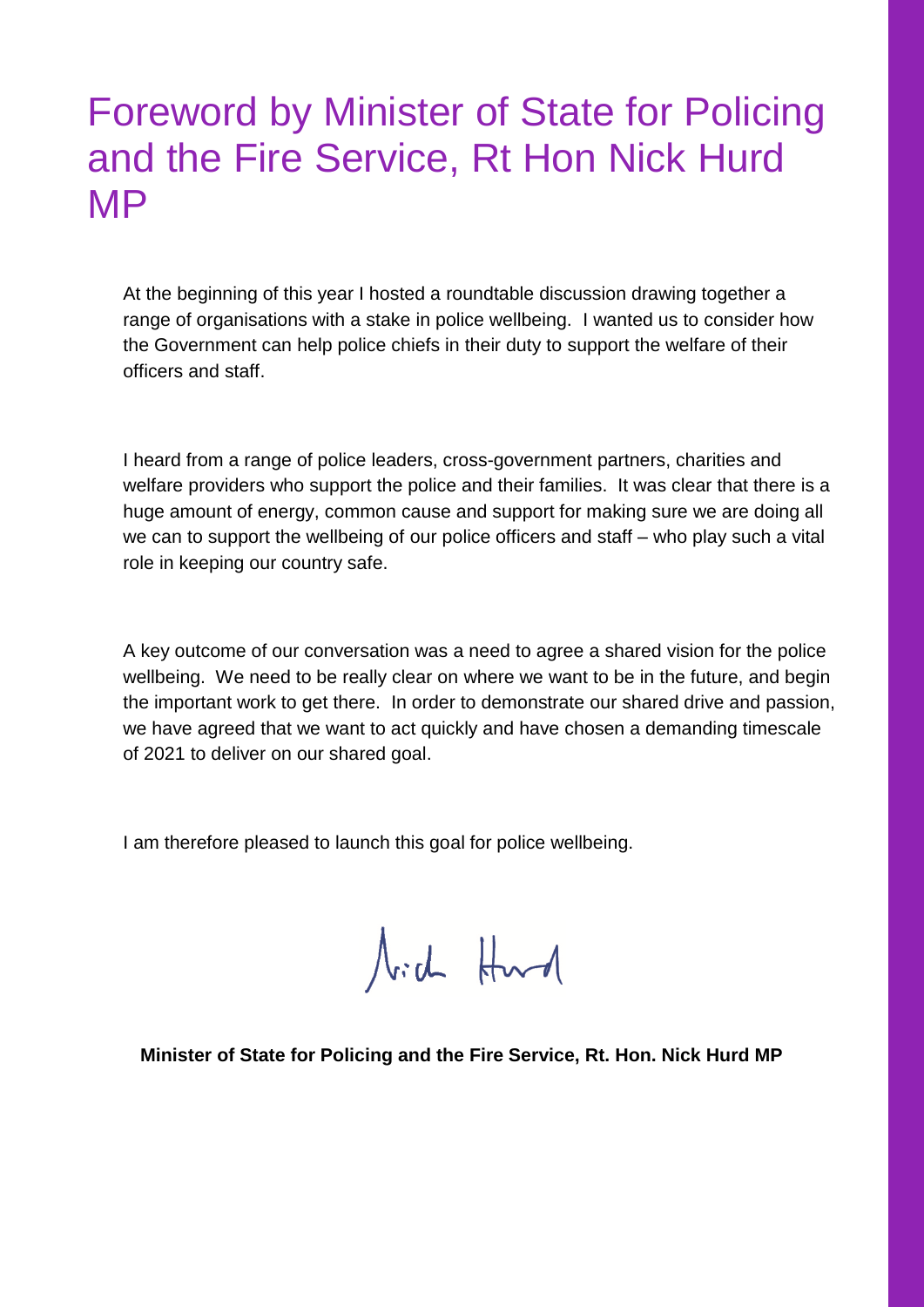## A common goal for police wellbeing by 2021

- **Goal:** By 2021, policing will ensure that every member of the police service feels confident that their welfare and wellbeing is actively supported by their police force throughout their career, that a culture supporting this is embedded in every force, and that individuals have access to appropriate support when they need it. This includes physical and mental health as well as the broader concept of wellbeing which enables individuals to realise their potential, be resilient, and be able to make a productive contribution to the police workforce.
- **Plan:** to do this by:
	- o achieving an organisational culture which focuses on prevention, early intervention and support for individuals.
	- o embedding clear, consistent, evidence-based standards throughout policing in welfare and wellbeing support provided to police and staff, including through occupational health and effective line management; and signposting to relevant police charities and other providers who deliver treatment and support when requested; and
	- o effective sharing of innovation and best practice.

This approach will still allow for individual local force based approaches but they will operate within this shared strategic intent.

This vision is aligned with the recommendations within the *Thriving at Work: Stevenson Farmer Review*.

- **Who owns the delivery of this ambition: Chief Constables hold a statutory responsibility to manage the welfare of their officers and staff, and it remains the role of elected Police and Crime Commissioners to ensure they are held to account.** This goal supports those roles and responsibilities and is also a consensus commitment to work collaboratively across forces, between organisations and including all independent and third sector parties.
- In order to support this goal, better evidence of the problem, causes and potential solutions will be achieved. Mapping of the landscape and the other work being undertaken through the College of Policing's £7.5m Welfare and Wellbeing Project will all help to enable the necessary changes.
- To measure success against this goal, evidence on progress will regularly be sought – through formal and informal means, including through HMICFRS's Integrated PEEL assessments (IPA) and Force Management Statements.